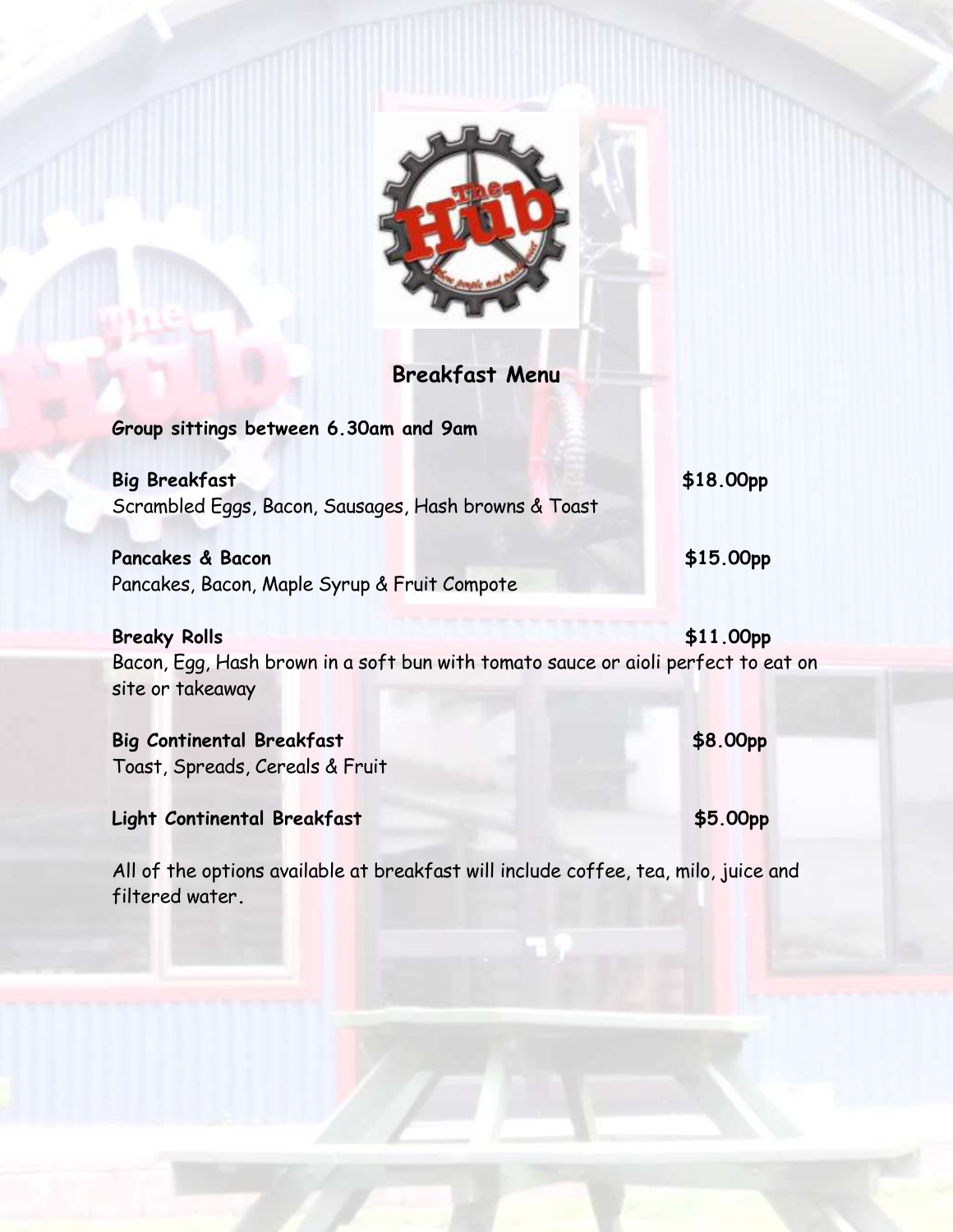# **Morning & Afternoon tea**

## **Arrival Tea and Coffee- \$5.00pp**

Freshly Brewed Coffee, Tea and Filtered Water, Juice

## **Basic Morning Tea \$8.50pp**

Selection of teas and coffee, juice and your choice of one of the following:

Savoury cheese and sun dried tomato scones and butter

## **OR** STREET WAS STREET FOR

Or Seasonal fruit and chocolate muffins

# **Basic Afternoon Tea \$8.50pp**

Selection of teas and coffee, juice and your choice of one of the following:

- Savoury cheese and sun dried tomato scones and butter **OR** STREET STREET AND THE STREET STREET AND THE STREET STREET AND INCOME.
- Seasonal fruit and chocolate muffins

# **Corporate Morning Tea \$14.50pp**

Selection of teas and coffee, juice and a fresh fruit bowl with your choice of one of the following:

- Savoury cheese and sun dried tomato scones and butter
- Seasonal fruit and chocolate muffins
- Warm ham and cheese croissants
- Soft rolls filled with free range bacon and egg

# **Corporate Afternoon Tea \$14.50pp**

Selection of teas and coffee, orange juice and fresh fruit bowl with your choice of one of the following:

- Sweet fruit scones with raspberry jam and Whipped cream
- Homemade selection of cakes and biscuits
- Warm savoury cheese scones and butter

# **Energizing" Afternoon Tea**<br> **Energizing" Afternoon Tea**

Selection of teas and coffee with the following items for an afternoon pick me up: Red Bull/Coke/Sprite/Fanta

Selection of fresh seasonal fruit

Dried fruit and nuts

Mini chocolate bar selection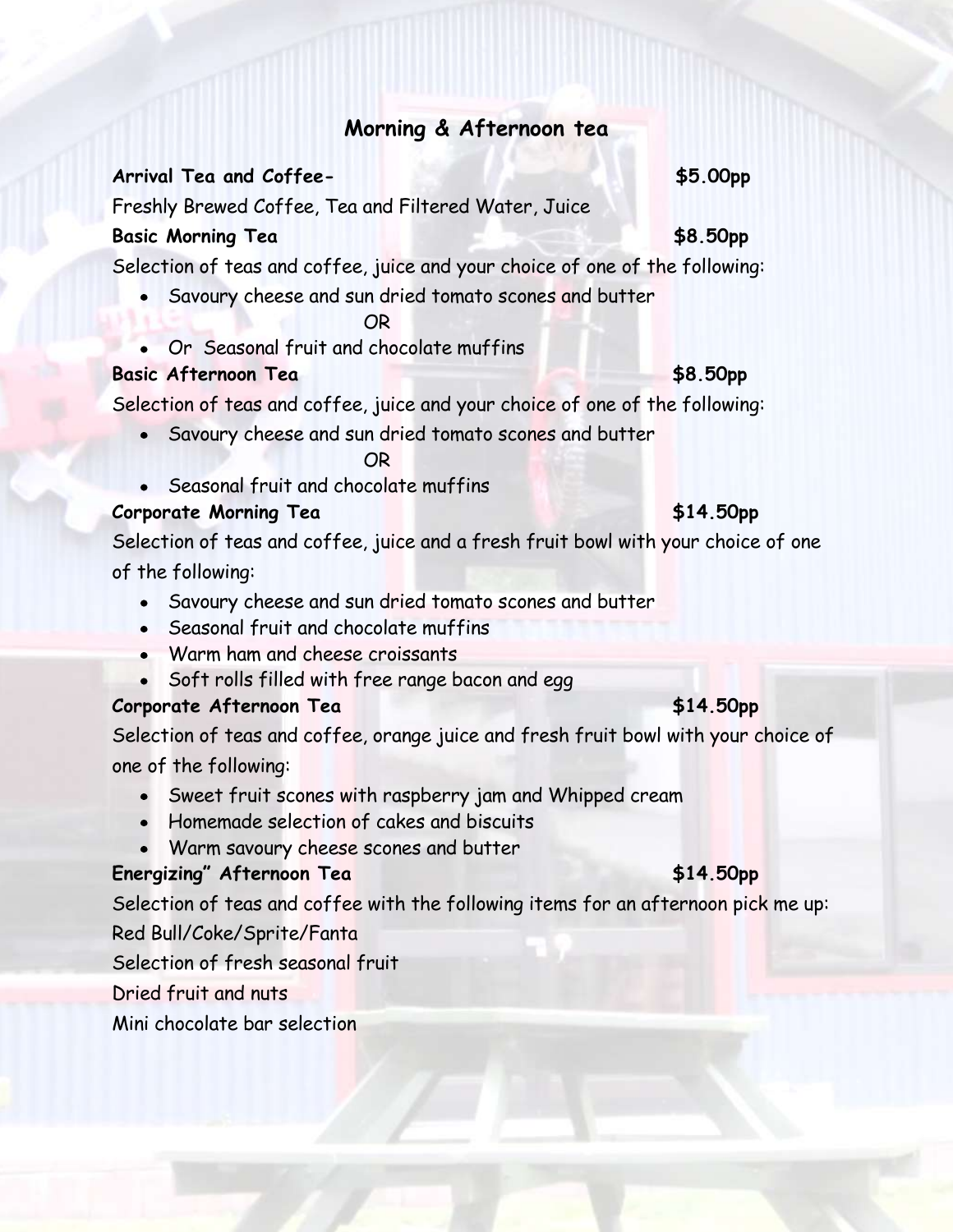# **Lunch Menu**

#### **Group sittings between 12pm till 3pm**

## **Lunch Function Menu \$15.00pp**

Lighter Options:

A) Chef`s selection of local cheeses with crackers and seasonal fruit preserve

B) "True South" antipasto platter with oven dried ciabatta bread

C) Seasonal Soup and freshly made sandwiches

### Working Lunch  $\text{$19.00pp}$

A "build your own" sandwich spread with a variety of fillings, meats and cheeses, fresh ciabatta bread, a seasonal soup

#### **Spaghetti Bolognese \$15.00pp**

Spaghetti topped with beef and a rich tomato sauce.

## **Spaghetti Carbonara \$15.00pp**

Bacon, egg, onion, mushrooms and garlic in creamy parmesan sauce.

### Pack Lunch \$13.00pp

Either build your own or pre made sandwich with a piece of fruit, muesli bar, and juice box.

All of the options available at lunch will include coffee, tea, milo, juice and filtered water.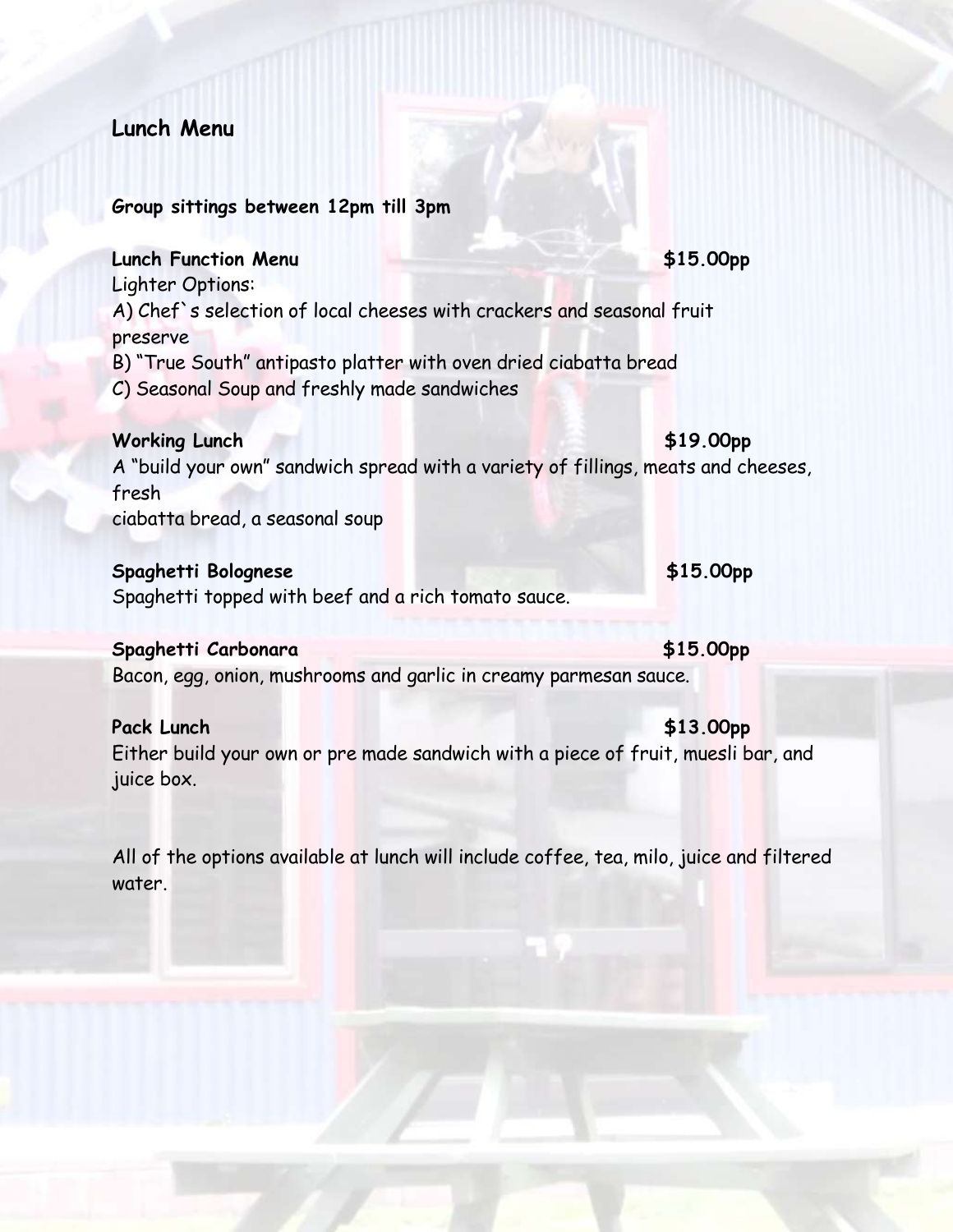# **Dinner Menu**

#### **Group sittings between 5.30 and 9pm**

**Cost \$15.00 per person per meal excluding desserts and drinks.**

#### **Peaty's Podium Pie**

A Hearty Steak and gravy pie, perfect for taming a savage appetite! Served with a creamy mash, carrots, peas and more gravy. Good luck saving room for dessert.

#### **Bombay Beach Cruiser**

A delicious and flavorful butter chicken curry. Soft chunks of lightly spiced chicken in a creamy tomato based curry served on rice with a fresh bread roll.

#### **Lapiere's Zesty Lasagna**

Lasagna to fuel the fire after a big day of pedaling. You've worked hard you deserve it, topped off with green salad and a bread roll.

### **The Classic Renthal Banger**

The classic kiwi bangers and mash, hearty sausages served with creamy mashed potatoes, gravy and peas you won't be leaving hungry.

### **The Banchie**

A heaping of spaghetti Bolognese, enjoy a rich meaty sauce and plenty of carbs to power up or refuel. Served with green salad and a fresh bread roll.

# **Desserts** \$5 (ice cream, Cake)

**Drinks** \$2.50 (Tea, coffee, Juice, soft drinks)